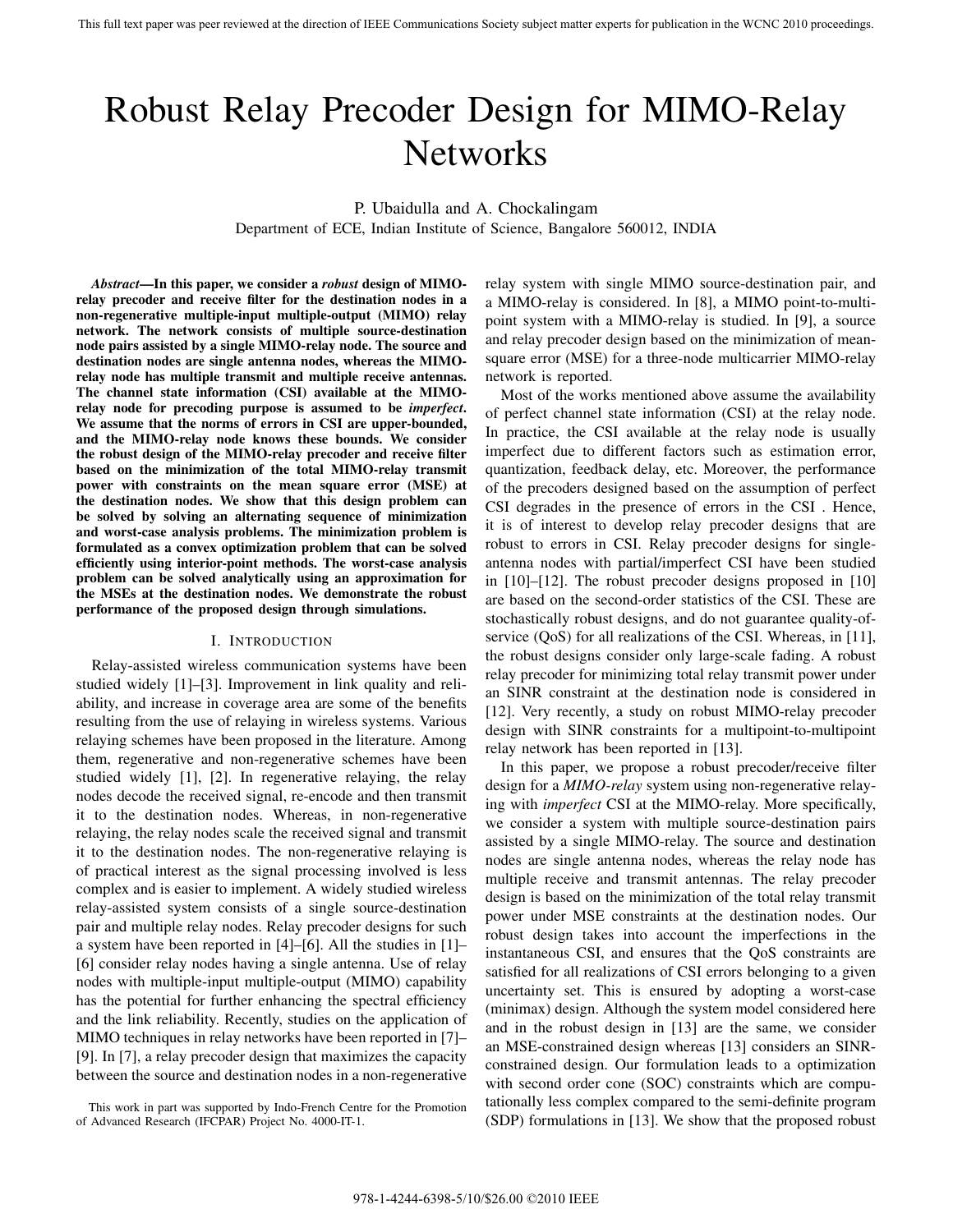

Fig. 1. MIMO-relay system model

precoder/receive filter design problem can be solved by solving a sequence of minimization and worst-case analysis problems. The minimization problem is formulated as a convex optimization problem that can be solved efficiently using interior-point methods [14]. The worst-case analysis problem can be solved analytically. Further, for the special case of relay precoder and receive filter design with perfectly known CSI, our formulation leads to a convex optimization problem with SOC constraints.

The rest of the paper is organized as follows. The system model is presented in Section II. The proposed robust precoder/receive filter design is presented in Section III. Section IV presents simulation results and comparisons. Conclusions are presented in Section V.

#### II. SYSTEM MODEL

We consider a wireless relay system with  $M$  sourcedestination pairs, and a MIMO-relay node having  $N$  transmit and receive antennas, as shown in Fig. 1. The source and destination nodes are equipped with single antenna. We assume that there is no direct link between the transmit and the destination nodes. We consider a non-regenerative relaying scheme with half-duplex relay mode. In this mode, during the first time slot, the *i*th source node transmits the symbol<sup>1</sup>  $x_i \in \mathbb{C}$  with  $\mathbb{E}\{|x_i|^2\} = 1$ , where  $\mathbb{E}\{\cdot\}$  denotes the expectation<br>operator. Let  $\alpha_i : \in \mathbb{C}$  represent the channel gain from operator. Let  $\alpha_{i,j} \in \mathbb{C}$  represent the channel gain from the *i*th source node to the *j*th receive antenna of the relay node. Define  $\alpha_i = [\alpha_{i,1} \alpha_{i,2} \cdots \alpha_{i,N}]^T$ ,  $1 \le i \le M$ , and  $\Delta = [\alpha_i, \alpha_{i,1}, \alpha_{i,2}]$ . The simply vector received at the relay  $A = [\alpha_1 \ \alpha_2 \cdots \alpha_M]$ . The signal vector received at the relay node is given by

$$
y = Ax + \mu, \qquad (1)
$$

<sup>1</sup>Vectors are denoted by boldface lowercase letters, and matrices are denoted by boldface uppercase letters.  $[\cdot]^T$  denotes transpose operation,  $[\cdot]^H$  denotes Hermitian operation, and  $[\cdot]^*$  denotes complex conjugation.  $\otimes$  denotes the Kronecker product.  $\Re(\cdot)$  and  $\Im(\cdot)$  denote real part and imaginary part of the argument respectively.  $vec(\cdot)$  stacks all the columns of the argument into a single column vector. diag( $\cdot$ ) generates a diagonal matrix with the argument on the diagonal.  $\mathbf{I}_N$  denotes a  $N \times N$  identity matrix.

where  $\mathbf{y} = \begin{bmatrix} y_1 & y_2 & \cdots & y_N \end{bmatrix}^T$ ,  $\mathbf{x} = \begin{bmatrix} x_1 & x_2 & \cdots & x_M \end{bmatrix}^T$ ,  $\boldsymbol{\mu} =$ <br>*He Harry Hy*  $\begin{bmatrix} y_1 & y_2 & \cdots & y_N \end{bmatrix}^T$  is the noise at the *k*th receive  $\mu_1 \mu_2 \cdots \mu_N$ ]<sup>T</sup>,  $\mu_k \in \mathbb{C}$  is the noise at the kth receive antenna of the relay node. The elements of  $\mu$  are independent and complex Gaussian random variables with zero mean and  $\mathbb{E}\{|\mu_k|^2\} = \sigma_{\mu_k}^2$ ,  $1 \leq k \leq M$ . During the second time slot, the relay node transmits the received signal vector after multiplying it by a precoding matrix **W**  $\in \mathbb{C}^{N \times N}$ . Let  $\beta_{i,j} \in \mathbb{C}$  represent the channel gain from the the *j*th transmit  $\beta_{i,j} \in \mathbb{C}$  represent the channel gain from the the *j*th transmit<br>antenna of the relay node to *i*th destination node. Define  $\beta$ antenna of the relay node to *i*th destination node. Define  $\beta_i =$  $[\beta_{i,1} \ \beta_{i,2} \cdots \beta_{i,N}], \ 1 \leq i \leq M$ , and  $\mathbf{B} = [\beta_1^T \ \beta_2^T \cdots \beta_M^T]^T$ .<br>The signals respired by the destination nodes  $x_i$ ,  $1 \leq i \leq M$ . The signals received by the destination nodes,  $z_i$ ,  $1 \le i \le M$ , can be represented vectorially as can be represented vectorially as

$$
z = BWy + \nu, \qquad (2)
$$

where  $\mathbf{z} = [z_1 \ z_2 \cdots z_M]^T$ ,  $\mathbf{\nu} = [\nu_1 \ \nu_2 \cdots \nu_M]^T$ , and  $\nu_i \in \mathbb{C}$ <br>is the noise at the *i*th destination node. The elements of  $\mathbf{\nu}$ is the noise at the ith destination node. The elements of *<sup>ν</sup>* are independent and complex Gaussian with zero mean and  $\mathbb{E}\{|v_k|^2\} = \sigma_{\nu_k}^2$ ,  $1 \le k \le M$ . Let  $\mathbf{\Gamma} = \text{diag}(\gamma_1, \gamma_2, \dots, \gamma_M)$ , where  $\alpha_k$  is the receive scaling factor at the *i*th destination where  $\gamma_i$  is the receive scaling factor at the *i*th destination<br>node. The estimate of the transmitted signal vector can be node. The estimate of the transmitted signal vector can be expressed as

$$
\hat{\mathbf{x}} = \mathbf{\Gamma} \mathbf{z} \n= \mathbf{\Gamma} \mathbf{B} \mathbf{W} \mathbf{y} + \nu \n= \mathbf{\Gamma} \mathbf{B} \mathbf{W} \mathbf{A} \mathbf{x} + \mathbf{\Gamma} \mathbf{B} \mathbf{W} \mu + \mathbf{\Gamma} \nu,
$$
\n(3)

where  $\hat{\mathbf{x}} = [\hat{x}_1, \ \hat{x}_2 \cdots \hat{x}_M]^T$ , and  $\hat{x}_i$  is the signal estimate at the *i*<sup>th</sup> destination node. We consider CSI uncertainties that the ith destination node. We consider CSI uncertainties that can be modeled as

$$
\alpha_i = \hat{\alpha}_i + \phi_i, \quad 1 \le i \le M,\tag{4}
$$

$$
\boldsymbol{\beta}_i = \boldsymbol{\beta}_i + \boldsymbol{\pi}_i, \quad 1 \le i \le M,\tag{5}
$$

where  $\alpha_i$ ,  $\beta_i$ ,  $1 \leq i \leq M$  are the true CSI,  $\hat{\alpha}_i$ ,  $\beta_i$ ,  $1 \leq$  $i \leq M$ , are the imperfect CSI available at the relay node, and  $\phi_i$ ,  $\pi_i$ ,  $1 \leq i \leq M$  represent the additive errors in the CSI. Further, we assume that  $\|\phi_i\| \leq \delta_{\alpha_i}$ , and  $\|\pi_i\| \leq \delta_{\beta_i}$ ,  $1 \leq$  $i \leq M$ . Equivalently,  $\alpha_i$  belongs to the uncertainty set  $\mathcal{R}_{\alpha_i}$ , and  $\beta_i$  belongs to the uncertainty set  $\mathcal{R}_{\beta_i}$ , where

$$
\mathcal{R}_{\alpha_i} = \{ \zeta | \zeta = \widehat{\alpha}_i + \phi_i, \|\phi_i\| \le \delta_{\alpha_i} \},\tag{6}
$$

and

$$
\mathcal{R}_{\beta_i} = \{ \zeta | \zeta = \widehat{\beta}_i + \pi_i, ||\pi_i|| \le \delta_{\beta_i} \}.
$$
 (7)

# III. PROPOSED ROBUST RELAY PRECODER AND RECEIVE FILTER DESIGN

In this section, we describe the proposed robust design of the relay precoding matrix **W** and the receive filter **Γ**, that minimize the total relay transmit power while meeting MSE constraints at all the destination nodes in the presence of imperfect CSI at the relay node. The CSI required by the relay node for the purpose of precoder and receive filter design consists of  $\alpha_i$ ,  $\beta_i$ ,  $1 \leq i \leq M$ . When the CSI available at the relay is imperfect with errors of bounded norm, we can make the relay precoder and the receive filter robust by ensuring that the precoder and the receive filter satisfy the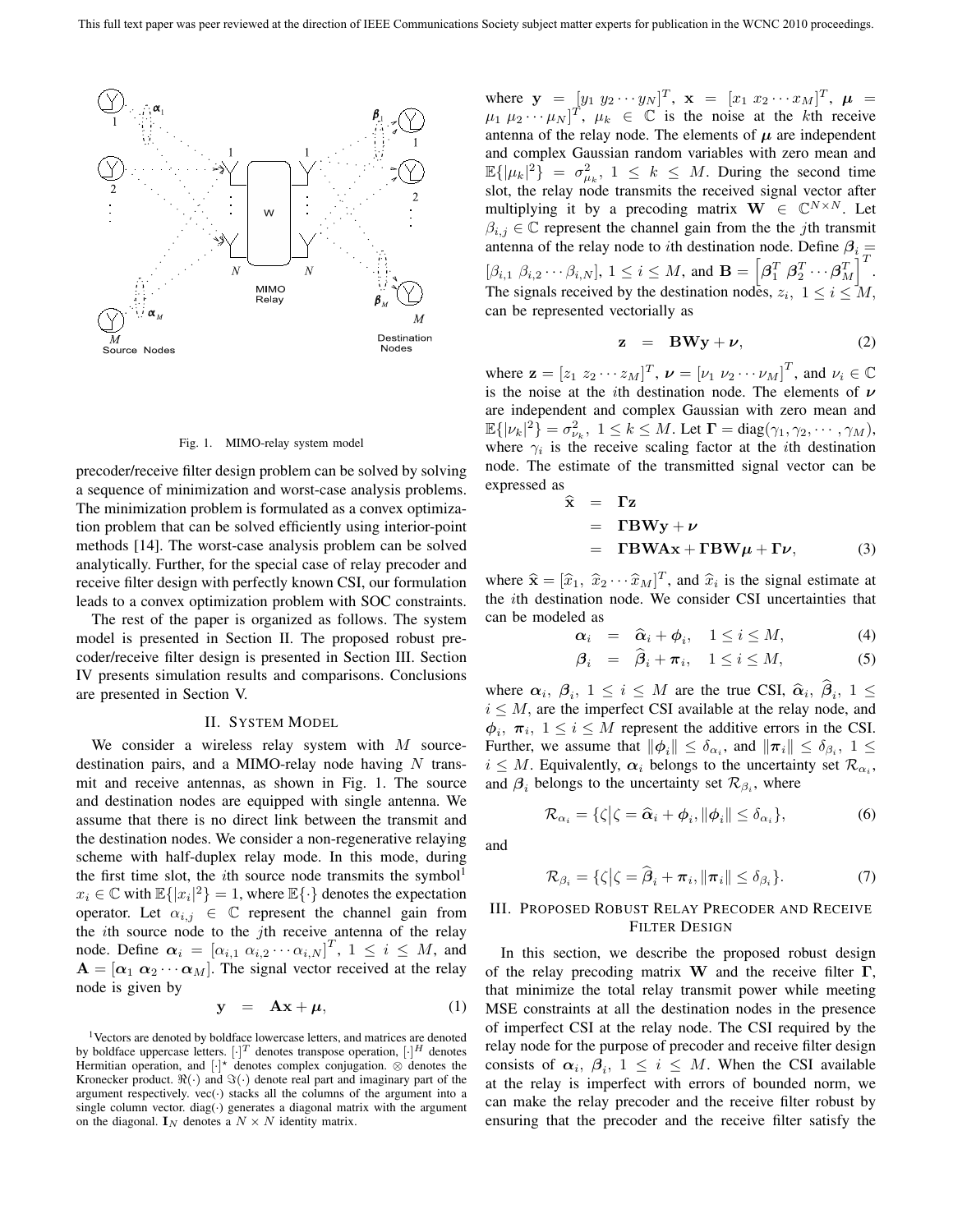MSE constraints for all possible CSI errors satisfying the norm bound. Mathematically, this problem can be represented as

$$
\begin{array}{ll}\n\min_{\mathbf{W}, \mathbf{\Gamma}} & P \\
\text{subject to} & \epsilon_i \leq \eta_i, \\
& \alpha_i \in \mathcal{R}_{\alpha_i}, \beta_i \in \mathcal{R}_{\beta_i} \quad 1 \leq i \leq M,\n\end{array} \tag{8}
$$

where P is the total relay transmit power,  $\epsilon_i$  is the actual MSE at the *i*th destination node, and  $\eta_i$  is the maximum allowed MSE (MSE target) at the ith destination node. The problem above is equivalent to

$$
\begin{array}{ll}\n\text{min} & \max_{\mathbf{W}, \mathbf{\Gamma}} P \\
\text{subject to} & \max_{\alpha_i \in \mathcal{R}_{\alpha_i}, \beta_i \in \mathcal{R}_{\beta_i}, \forall i} \epsilon_i \le \eta_i. \n\end{array} \tag{9}
$$

Though an exact solution to this problem is difficult, we propose a tractable solution based on the cutting-set method [15]. The proposed solution involves solving an alternating sequence of two sub-problems, viz., i) precoder/receive filter design with fixed channel vectors, and  $ii)$  computation of worst-case channel vectors for a fixed precoder and receive filter. We note that the precoder/receive filter design with perfect CSI is a special case of the problem described above, which involves only solving once the first sub-problem using the perfectly known channel vectors. The following subsections describe the solutions of the first and second sub-problems and the iterative algorithm to solve the overall robust design problem.

# *A. Precoder/Receive Filter Design for Given Channel Vectors*

The first sub-problem in the proposed robust design is the computation of the relay precoder **W** and the receive filter **Γ** for a given set of channel vectors  $\alpha_i, \beta_i, 1 \leq i \leq M$ . This computation involves the minimization of the total relay transmit power under MSE constraints at the destination nodes. Mathematically, this problem can be written as

$$
\min_{\mathbf{W}, \mathbf{\Gamma}} P
$$
\nsubject to 
$$
\epsilon_i \le \eta_i, \quad 1 \le i \le M. \tag{10}
$$

The total relay transmit power can be expressed as

$$
P = \mathbb{E}\{\|\mathbf{W}\mathbf{y}\|^2\}
$$
  
\n
$$
= \mathbb{E}\{\widetilde{\mathbf{w}}^H(\mathbf{I}_{N^2} \otimes \mathbf{y}^T)^H(\mathbf{I}_{N^2} \otimes \mathbf{y}^T)\widetilde{\mathbf{w}}\}
$$
  
\n
$$
= \widetilde{\mathbf{w}}^H(\mathbf{I}_{N^2} \otimes (\mathbb{E}\{(\mathbf{y}^T)^H \mathbf{y}^T\})\widetilde{\mathbf{w}}
$$
  
\n
$$
= \widetilde{\mathbf{w}}^H(\mathbf{I}_{N^2} \otimes (\mathbf{A}\mathbf{A}^H + \mathbf{R}_{\mu})^T)\widetilde{\mathbf{w}}, \qquad (11)
$$

where  $\widetilde{\mathbf{w}} = \text{vec}(\mathbf{W}^T)$ , and  $\mathbf{R}_{\mu} = \mathbb{E}\{\mu \mu^H\}$ . The estimate of the transmitted signal  $x_i$  at the *i*th destination node can be the transmitted signal  $x_i$  at the *i*th destination node can be written as  $\ddot{\phantom{0}}$ 

$$
\widehat{x}_i = \gamma_i \beta_i \mathbf{W} \alpha_i x_i + \gamma_i \sum_{k=1, k \neq i}^{M} \beta_i \mathbf{W} \alpha_k x_k + \gamma_i \beta_i \mathbf{W} \mu + \gamma_i \nu_i
$$
\n(12)

$$
= \gamma_i \beta_i (\mathbf{I}_N \otimes \boldsymbol{\alpha}_i^T) \widetilde{\mathbf{w}} x_i + \sum_{k=1, k \neq i}^M \gamma_i \beta_i (\mathbf{I}_N \otimes \boldsymbol{\alpha}_k^T) \widetilde{\mathbf{w}} x_k + \sum_{k=1}^N \gamma_i \beta_i (\mathbf{I}_N \otimes \mathbf{e}_k^T) \widetilde{\mathbf{w}} \mu_k + \gamma_i \nu_i,
$$
(13)

where  $\mathbf{e}_k$  is the kth column of  $\mathbf{I}_N$ . From the expression given above, the MSE at the ith destination node can be written as

$$
\epsilon_i = \mathbb{E}\{|\hat{x}_i - x|^2\}
$$
  
\n
$$
= |\gamma_i \beta_i (\mathbf{I}_N \otimes \boldsymbol{\alpha}_i^T) \tilde{\mathbf{w}} - 1|^2 + |\gamma_i|^2 \sum_{k=1, k \neq i}^M |\beta_i (\mathbf{I}_N \otimes \boldsymbol{\alpha}_k^T) \tilde{\mathbf{w}}|^2
$$
  
\n
$$
+ |\gamma_i|^2 \sum_{k=1}^N |\beta_i (\mathbf{I}_N \otimes \mathbf{e}_k^T) \tilde{\mathbf{w}}|^2 \sigma_{\mu_k}^2 + |\gamma_i|^2 \sigma_{\nu_i}^2.
$$
 (14)

The MSE constraints at the destination nodes can be written as

$$
|\gamma_i \beta_i (\mathbf{I}_N \otimes \boldsymbol{\alpha}_i^T) \tilde{\mathbf{w}} - 1|^2 + |\gamma_i|^2 \sum_{k=1, k \neq i}^M |\beta_i (\mathbf{I}_N \otimes \boldsymbol{\alpha}_k^T) \tilde{\mathbf{w}}|^2
$$
  
+ 
$$
|\gamma_i|^2 \sum_{k=1}^N |\beta_i (\mathbf{I}_N \otimes \mathbf{e}_k^T) \tilde{\mathbf{w}}|^2 \sigma_{\mu_k}^2 + |\gamma_i|^2 \sigma_{\nu_i}^2 \leq \eta_i, \quad \forall i
$$
  

$$
\Rightarrow |\beta_i (\mathbf{I}_N \otimes \boldsymbol{\alpha}_i^T) \tilde{\mathbf{w}} - \psi_i|^2 + \sum_{k=1, k \neq i}^M |\beta_i (\mathbf{I}_N \otimes \boldsymbol{\alpha}_k^T) \tilde{\mathbf{w}}|^2
$$
  
+ 
$$
\sum_{k=1}^N |\beta_i (\mathbf{I}_N \otimes \mathbf{e}_k^T) \tilde{\mathbf{w}}|^2 \sigma_{\mu_k}^2 + \sigma_{\nu_i}^2 \leq \eta_i |\psi_i|^2, \quad \forall i,
$$
(15)

where  $\psi_i = \frac{1}{\gamma_i}$ . The precoder/receive filter design problem<br>as obtained by substituting (15) in (10) is not a convex as obtained by substituting (15) in (10) is not a convex optimization problem. But we can transform this problem into a convex optimization problem as follows. Let

$$
\mathbf{p}^{i} = \begin{bmatrix} p_1^i & \cdots & p_{i-1}^i & (p_i^i - \psi_i) & p_{i+1}^i & \cdots & p_M^i \end{bmatrix}, \quad (16)
$$

where  $p_k^i = \beta_i (\mathbf{I}_N \otimes \alpha_k^T) \tilde{\mathbf{w}}$ . Let  $\mathbf{q}^i = [q_1^i \ q_2^i \ \cdots \ q_M^i]$ <br>where  $q^i = \beta_i (\mathbf{I}_N \otimes \mathbf{q}^T) \tilde{\mathbf{w}}$ . The constraints in (15) can b where  $q_k^i = \beta_i (\mathbf{I}_N \otimes \mathbf{e}_k^T) \widetilde{\mathbf{w}} \sigma_{\mu_i}$ . The constraints in (15) can be reformulated as reformulated as

$$
\left\| \begin{bmatrix} \mathbf{p}^i & \mathbf{q}^i & \sigma_{\nu_i} \end{bmatrix} \right\|^2 \leq \eta_i |\psi_i|^2, \quad \forall i. \tag{17}
$$

The precoder design that minimizes the total relay transmit power under MSE constraints at the destination nodes can be expressed as

$$
\min_{\widetilde{\mathbf{w}}, \{\psi_i\}} \quad \widetilde{\mathbf{w}}^H \left( \mathbf{I}_{N^2} \otimes (\mathbf{A} \mathbf{A}^H + \mathbf{R}_{\mu})^T \right) \widetilde{\mathbf{w}}
$$
\n
$$
\left\| \begin{bmatrix} \mathbf{p}^i & \mathbf{q}^i & \sigma_{\nu_i} \end{bmatrix} \right\| \leq \sqrt{\eta_i} \psi_i, \quad 1 \leq i \leq M, \tag{18}
$$

where we have assumed  $\psi_i$ ,  $1 \leq i \leq M$ , are non-negative real numbers. This assumption is valid, as any phase factor of  $\psi_i$  can be absorbed into **W** without affecting the MSE. The objective function in the problem in (18) is a convex quadratic function, and the constraints are SOC constraints. Hence, the precoder/receive filter design has been formulated as a convex optimization problem that can be solved efficiently using interior-point methods [14], [16].

Further, as we described earlier, if the CSI is known perfectly at the relay node, then the relay precoder and the receive filter can be designed by solving (18).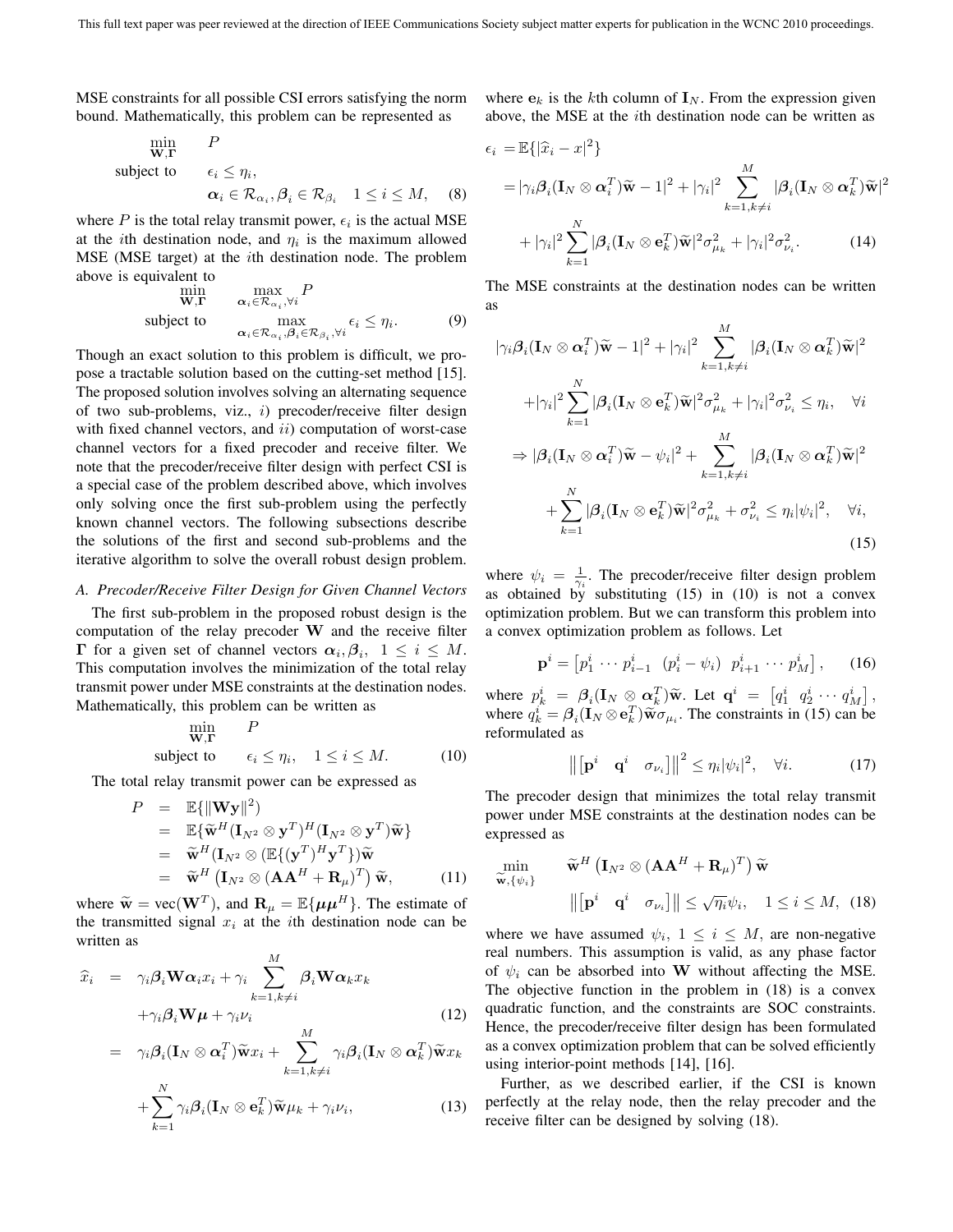#### *B. Computation of Worst-Case Channels*

The second sub-problem in the proposed robust design involves the computation of the worst-case channels, i.e., those channel vectors which belong to the uncertainty region and maximize the total relay transmit power and the MSEs at the destination nodes.

First, we consider the computation of the worst case channels that maximize the MSEs for a given precoder and receive filter. If the worst-case analysis problem can be solved exactly, then the exact robust optimal solution to the problem above is possible. But, in the present problem, it turns out that an exact solution to the worst-case analysis, i.e., the computation of  $\alpha_i$ ,  $\beta_i$ ,  $1 \le i \le M$  that maximize *P* and  $\epsilon_i$ ,  $1 \le i \le M$ , is not possible due to the non-convexity of this problem. Hence, we propose an approximate solution to the worst-case analysis problem. We can express the MSEs,  $\epsilon_i$ ,  $1 \le i \le M$ , as

$$
\epsilon_i = |\gamma_i(\hat{\beta}_i + \pi_i) \mathbf{W}(\hat{\alpha}_i + \phi_i) - 1|^2
$$
  
+ 
$$
|\gamma_i|^2 \sum_{k=1, k \neq i}^M |(\hat{\beta}_i + \pi_i) \mathbf{W}(\hat{\alpha}_k + \phi_k)|^2
$$
  
+ 
$$
|\gamma_i|^2 (\hat{\beta}_i + \pi_i) \mathbf{W} \mathbf{R}_{\mu} \mathbf{W}^H (\hat{\beta}_i + \pi_i)^H + |\gamma_i|^2 \sigma_{\nu}^2.
$$
(19)

Let  $\overline{\phi}_k^i$ ,  $1 \leq k \leq M$ , and  $\overline{\pi}^i$  be the optimal solution of the following problem: following problem:

$$
\max_{\{\phi_k\}_{k=1}^M, \pi_i} \epsilon_i
$$
\nsubject to

\n
$$
\|\phi_k\|^2 \leq \delta_{\alpha_k}, \quad 1 \leq k \leq M,
$$
\n
$$
\|\pi_i\|^2 \leq \delta_{\beta_i}.
$$
\n(20)

Then  $\overline{\alpha}_k^i = \hat{\alpha}_i + \overline{\phi}_k^i$ ,  $1 \leq k \leq M$ , and  $\overline{\beta}^i = \hat{\beta}_i + \overline{\pi}^i$ <br>correspond to the worst-case channels, which give rise to correspond to the worst-case channels, which give rise to the worst-case MSE at the *i*th destination node, given the imperfect CSI  $(\hat{A}, \hat{M}, \hat{A})$  at the relay and the CSI error imperfect CSI  $(\{\hat{\alpha}_k\}_{k=1}^M, \hat{\beta}_i)$  at the relay, and the CSI error<br>norm bounds  $\{\hat{\delta}_k\}_{k=1}^M$  and  $\hat{\delta}_k$ . Note that the MSE at the *i*th norm bounds  $\{\delta_{\alpha_k}\}_{k=1}^M$  and  $\delta_{\beta_i}$ . Note that the MSE at the *i*th destination node is a function of the source-to-relay channel destination node is a function of the source-to-relay channel vectors of all the source nodes, i.e.,  $\alpha_k$ ,  $1 \leq k \leq M$ . From (19), we can see that solving (20) exactly is quite difficult. To significantly simply the problem, we approximate  $\epsilon_i$  in (20) by neglecting those terms in (19) which involve second and higher orders of  $\{\phi_k\}_{k=1}^M$  and  $\pi_i$ . We can approximate the MSE at the ith source node as

$$
\epsilon_i \approx 2\Re\{(\theta_{ii}^{\star} - 1)\beta_i \mathbf{W} \phi_i\} + 2\Re\{(\theta_{ii}^{\star} - 1)\boldsymbol{\pi}_i \mathbf{W} \alpha_i\} + 2 \sum_{k=1, k \neq i}^{M} \Re\{\theta_{ik}^{\star} \boldsymbol{\beta}_i \mathbf{W} \phi_k\} + 2\Re\{\boldsymbol{\pi}_i \bigg(\sum_{k=1, k \neq i}^{M} \theta_{ik}^{\star} \mathbf{W} \alpha_k + \mathbf{W} \mathbf{R}_{\mu} \mathbf{W} \boldsymbol{\beta}^H\bigg)\},
$$
(21)

 $\pi_k$  in (21), and applying Cauchy-Schwarz inequality, we can Lagrange multiplier  $\rho$  can be determined by solving (31).

determine the worst-case CSI error vectors as follows:

$$
\overline{\phi}_i^i = \frac{\delta_{\alpha_i}}{\|(\theta_{ii} - 1)\mathbf{W}^H \boldsymbol{\beta}_i^H \|} (\theta_{ii} - 1) \mathbf{W}^H \boldsymbol{\beta}_i^H, \quad \forall i \quad (22)
$$

$$
\overline{\phi}_k^i = \frac{\delta_{\alpha_k}}{\|\theta_{ik}\mathbf{W}^H\beta_i^H\|} \theta_{ik}\mathbf{W}^H\beta_i^H, \quad \forall i, \forall k \neq i \tag{23}
$$

$$
\overline{\boldsymbol{\pi}}^i = \frac{\delta_{\beta_i}}{\|\mathbf{f}_i\|} \mathbf{f}_i, \quad \forall i,
$$
\n(24)

where

$$
\mathbf{f}_i = (\theta_{ii}^{\star} - 1)\mathbf{W}\boldsymbol{\alpha}_i + \bigg(\sum_{k=1, k\neq i}^M \theta_{ik}^{\star}\mathbf{W}\boldsymbol{\alpha}_k + \mathbf{W}\mathbf{R}_{\mu}\mathbf{W}\boldsymbol{\beta}^H\bigg).
$$

Next, we consider the computation of the worst case channels that maximize the total relay transmit power. The total relay transmit power can be expressed as

$$
P = \sum_{k=1}^{M} (\widehat{\alpha}_k + \phi_k)^H \mathbf{W}^H \mathbf{W} (\widehat{\alpha} + \phi_k)_k + \text{trace}(\mathbf{W} \mathbf{R}_{\mu} \mathbf{W}^H).
$$
\n(25)

As the last term in (25) does not depend on the CSI error, the worst-case channel vectors maximizing the total relay transmit power is obtained by solving

$$
\max_{\{\boldsymbol{\phi}_i: \|\boldsymbol{\phi}_i\| \leq \delta_{\alpha_i}\}_{i=1}^M} \quad \sum_{k=1}^M (\widehat{\boldsymbol{\alpha}}_k + \boldsymbol{\phi}_k)^H \mathbf{W}^H \mathbf{W} (\widehat{\boldsymbol{\alpha}}_k + \boldsymbol{\phi}_k). \tag{26}
$$

The problem in (27) is equivalent to the following individual problems for  $1 \leq k \leq M$ :

$$
\max_{\boldsymbol{\phi}_k: \|\boldsymbol{\phi}_k\| \le \delta_{\alpha_k}} \qquad (\widehat{\boldsymbol{\alpha}}_k + \boldsymbol{\phi}_k)^H \mathbf{W}^H \mathbf{W} (\widehat{\boldsymbol{\alpha}}_k + \boldsymbol{\phi}_k). \tag{27}
$$

The constraint in (27) is always active. So, the optimality conditions [14] can be written as

$$
\nabla \mathcal{L}_k = 0 \tag{28a}
$$

$$
\phi_k^H \phi_k - \delta_{\alpha_k}^2 = 0, \tag{28b}
$$

$$
\rho > 0, \tag{28c}
$$

where  $\nabla$  is the gradient operator,  $\rho$  is the Lagrange multiplier, and  $\mathcal{L}_k$  is the Lagrangian associated with (27)

$$
\mathcal{L}_k = (\widehat{\boldsymbol{\alpha}}_k + \mathbf{a}_k)^H \mathbf{W}^H \mathbf{W} (\widehat{\boldsymbol{\alpha}}_k + \boldsymbol{\phi}_k) + \rho (\boldsymbol{\phi}_k^H \boldsymbol{\phi}_k - \delta_{\alpha_k}^2). \tag{29}
$$

From (28a) and (29), we get

$$
\phi_k = -(\mathbf{W}^H \mathbf{W} + \rho \mathbf{I}_N)^{-1} \mathbf{W}^H \mathbf{W} \alpha_k.
$$
 (30)

Let  $W^H W = U \Lambda V^H$  be the singular value decomposition<br>of  $WW^H$  where H and V are unitary matrices and  $\Lambda$  is a of  $\mathbf{WW}^H$ , where **U** and **V** are unitary matrices, and  $\Lambda$  is a diagonal matrix containing the singular values  $\lambda_i$   $1 \leq i \leq N$ . Then, based on (30) and (28b), we can show that

$$
\begin{aligned}\n\phi_k^H \phi_k &= \mathbf{g}_k^H \mathbf{\Lambda} (\mathbf{\Lambda} + \rho \mathbf{I}_N)^{-2} \mathbf{\Lambda} \mathbf{g}_k = \delta_{\alpha_k}^2 \\
&\Rightarrow \sum_{i=1}^N \frac{|g_{ki}|^2 \lambda_i^2}{(\lambda_i + \rho)^2} - \delta_{\alpha_k}^2 = 0,\n\end{aligned} \tag{31}
$$

where  $\theta_{ij} = \beta_i \mathbf{W} \alpha_j$ . Considering the terms involving  $\phi_k$  and where  $\mathbf{g}_k = \mathbf{V}^H \alpha_k$ , and  $g_{ki}$  is the *i*th element of  $\mathbf{g}_k$ . The  $\pi_i$ , in (21) and applying Cauchy-Schwarz inequality we can. Lagrange m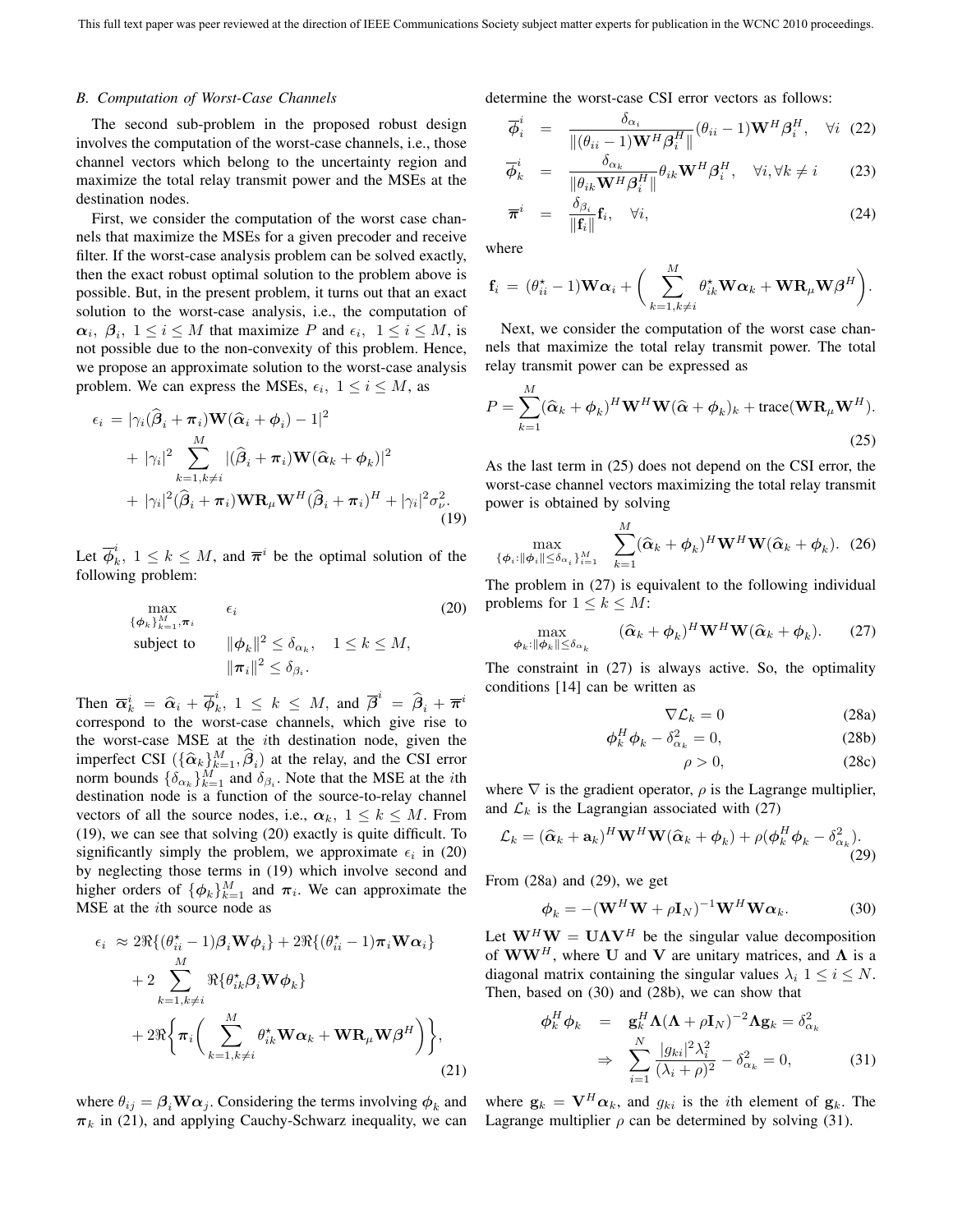# *C. Iterative Algorithm for the Robust Design*

The proposed robust precoder design involves iterating over a sequence of minimization and worst-case analysis steps described in the previous two subsections till a stopping criterion is met. We start with the set  $S$  of channel vectors, which initially contains only the imperfect CSI  $\hat{\alpha}_i, \beta_i, 1 \leq$  $i \leq M$  available at the relay node. The first step involves the solution of the optimization problem in (10) for all elements of the set <sup>S</sup>. This step computes **W** and **Γ** for a given <sup>S</sup>. The second step is the worst-case analysis as described in the previous subsection. If the resulting worst-case channels violate the MSE constraints at the destination nodes, these channel vectors are added to  $S$ . So, during the worst-case analysis step in each iteration, the set  $S$  of the worst-case channels may be expanded depending on the MSE constraint violations. During the minimization step in each iteration, the precoder and the receive filter are optimized to meet MSE constraints for increasing number of worst-case channels resulting in increased robustness. These two steps are iterated till maximum constraint violation  $\max_i(\bar{\epsilon}_i-\eta_i)$ , where  $\bar{\epsilon}_i$  is the worst-case MSE at the ith destination node, becomes less than a certain threshold. When the worst-case analysis problem has an exact solution, these iterations lead to the robust optimal solution [15]. For the problem considered here, the worst-case analysis is approximate, and the iteration is not guaranteed to lead to the robust optimal solution. However, our simulations show that the proposed design is robust to the CSI errors.

# IV. SIMULATION RESULTS

In this section, we illustrate the performance of the proposed robust design of the MIMO-relay precoder and receive filter, evaluated through simulations. We compare the performance of the proposed robust design with that of the non-robust design. The non-robust design of the precoder and receive filter are obtained by solving (18) using  $\hat{\alpha}_k$ ,  $\beta_k$ ,  $1 \leq k \leq M$ . The channel fading is modeled as Rayleigh, with the channel vectors  $\alpha_k$ ,  $\beta_k$ ,  $1 \leq k \leq M$ , comprising of independent and identically distributed (i.i.d) samples of a complex Gaussian process with zero mean and unit variance. The noise at each node is assumed to be zero-mean complex Gaussian random variable. In all the simulations, we have assumed  $\sigma_{\mu_i}^2 = \sigma_{\mu_i}^2$ ,  $\sigma_{\nu_i}^2 = \sigma_{\nu_i}^2$ ,  $\eta_i = \eta$ ,  $\delta_{\alpha_i} = \delta_{\beta_i} = \delta$ ,  $1 \le i \le M$ .<br>For a comparison of the performance of the proposed rob

For a comparison of the performance of the proposed robust design with that of the non-robust design, first we consider the cumulative distribution of achieved MSEs in the presence of CSI errors. For this purpose, we consider a system with  $M = 4$ transmit nodes communicating with  $M = 4$  destination nodes, and a MIMO-relay with  $N = 4$  Tx/Rx antennas. The target MSE is set as <sup>0</sup>.<sup>2</sup> for all destination nodes. To estimate the cumulative distribution, we use  $\phi_k$ ,  $\pi_k$ ,  $1 \leq k \leq M$ , satisfying the norm constraints. The results are shown in Fig. 2. The results show that the non-robust design fails to meet the MSE target with higher probabilities for larger values of the CSI error bounds. The robust design results in MSE less than the target MSE even in the presence of CSI errors. We also evaluate the performance of the proposed design in the



Fig. 2. Cumulative distribution of achieved MSE  $\epsilon_i = \epsilon, 1 \leq i \leq M$ .<br>Target MSE  $\eta = 0.2$ ,  $\delta = 0.05, 0.1, M = N = 4, \sigma_{\mu}^2 = \sigma_{\nu}^2 = 0.1$ .



Fig. 3. Probability of outage  $Pr{\{\epsilon_i > \eta_i\}}$  versus channel estimation error variance. Target MSE  $\eta = 0.1$ ,  $\delta = 0.05, 0.1, 0.15, M = N = 4$ ,  $\sigma_{\mu}^{2} = \sigma_{\nu}^{2} = 0.1.$ 



Fig. 4. Total relay transmit power  $P$  versus maximum allowed MSEs at the destination relays.  $\delta = 0.05, 0.1, M = N = 4, \sigma_{\mu}^2 = \sigma_{\nu}^2 = 0.1.$ 

presence of CSI errors that are Gaussian distributed. For this study, we consider a system with  $M = N = 4$ , and the target